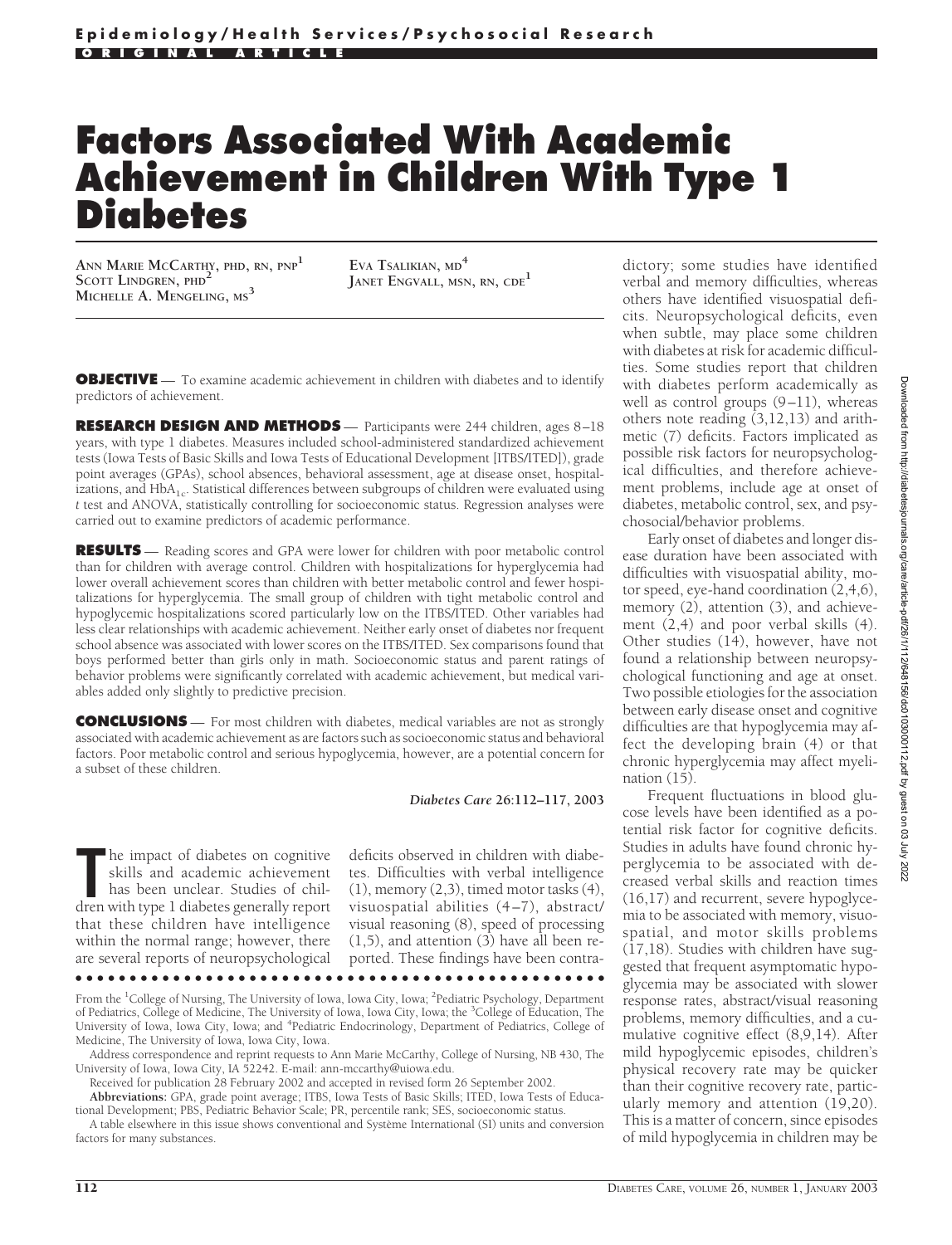nocturnal and asymptomatic, and therefore unrecognized  $(21)$ .

Girls with diabetes have been found to have more difficulty with visuospatial tasks (6); boys with diabetes have been found to perform significantly lower on measures of attention and learning (13). However, other studies have noted no sex differences (4), and those differences that have been found may not be related specifically to diabetes (13,14).

It has been suggested that academic problems in children with diabetes are the result of psychosocial problems such as increased school absences (17). Some studies have found that children with diabetes miss significantly more days (7), whereas others have not found absenteeism of children with diabetes to differ from that of the general population (22). Cross-sectional studies of psychosocial adjustment of children with diabetes have found slightly increased behavior problems (23). Longitudinal studies suggest that mood may vary over time, and that internalizing problems noted at diagnosis may resolve by 1 year postdiagnosis but may recur at a later time (24,25).

In summary, there is evidence to suggest that, as a group, children with diabetes perform in the average range on tests of intelligence. However, there are indications of mild, diverse neuropsychological and behavioral difficulties in some children with diabetes that may affect academic performance.

The data reported here are part of a broader study that evaluated the achievement of children with diabetes in comparison to siblings and classmates. That study found that children with diabetes performed as well as either comparison group when group scores were examined (10). The purpose of the analysis presented here is to examine academic performance among subgroups of children with diabetes, and to identify predictors of achievement.

Two specific hypotheses were tested:

- Lower academic performance is associated with age at onset, metabolic control, hospitalizations, sex, and behavioral/emotional adjustment.
- Academic achievement and metabolic control will show an inverse U-shaped relationship, with poor control (frequent hyperglycemia) and excessively tight control (frequent hypoglycemia) associated with achievement problems.

#### **RESEARCH DESIGN AND METHODS**

#### Sample/setting

Participants were children followed for type 1 diabetes at five clinics in a rural Midwestern state. Children were diagnosed with diabetes for at least 1 year, were 8–18 years old, and had no other chronic health conditions except thyroid problems. Approval by the Institutional Review Board was obtained. Of 408 potential subjects, 244 (60%) participated. At the primary site, a nurse enrolled 164 of 213 potential subjects (77%). At collaborating sites, families were contacted by mail and 80 of 195 (41%) participated. The number of children with diabetes in this article is greater than the number in the broader study (10) because children with diabetes who did not have a classmate or sibling were not included in the broader study analyses.

Participants included 130 boys and 114 girls with a mean age of  $14.8 \pm 3.2$ and a mean school grade of  $8.1 \pm 2.9$ . The mean age of diabetes onset was  $8.3 \pm 3.7$ years, and the mean disease duration was  $7.1 \pm 3.9$  years. The Hollingshead twofactor index (26) revealed that children were primarily from middle- to uppermiddle-class families, which is typical for this state. Minority representation in this state is  $<6\%$ .

## **Measures**

Information collected from parents included school data for current academic year, parents' education and occupation, and perceptions of diabetes impact on psychosocial problems. Diabetes data from medical records included metabolic control (mean  $HbA_{1c}$  values for current year), number of hospitalizations, and age at onset of diabetes.

Academic achievement was assessed through grade point averages (GPAs) and standardized achievement batteries administered to most children in this state, the Iowa Tests of Basic Skills (ITBS) (27) in grades 3–8 and the Iowa Tests of Educational Development (ITED) (28) in high school. Scores on three broad subject areas were examined: math, reading, and core total (a composite of math, reading, and language). National percentile ranks (PRs) of the ITBS/ITED scores were transformed to a standard score with a mean of 100 and a standard deviation of 15. Students in this state tend to score above the

national average, with a median national PR equal to a standard score of 106 across grades 3–11. School marks were converted to a common scale ranging from 0 to 4, with 0 equal to very poor or F marks and four equal to excellent or A marks to estimate GPA. GPA showed a median correlation of 0.71 with achievement test scores across grades 3–12. From school records, days absent were recorded as a cumulative number for each year.

A short, 50-item screening form of the Pediatric Behavior Scale (PBS) (29) was used to obtain information on characteristics of child behavior. The PBS is a rating scale, completed by parents, that was developed to evaluate behavior problems of children 6–16 years of age. The PBS-50d includes 30 items covering four major areas of behavioral/emotional adjustment: aggression/opposition (nine items), hyperactivity/inattention (nine items), depression/anxiety (seven items), and physical complaints (five items). Twenty additional diabetes-specific items were added to assess mood variability (four items), noncompliance (six items), fatigue (three items), and learning (seven items) (10). Reliability, as measured by coefficient alpha, ranged from 0.75 for fatigue to 0.89 for hyperactivity/inattention and depression/anxiety, with a median coefficient of 0.86.

**RESULTS** — A cross-sectional approach was used to evaluate current academic achievement. Preliminary analyses revealed that socioeconomic status (SES) was significantly correlated with the ITBS/ ITED (core total,  $r = 0.37$ ,  $P < 0.0001$ ), indicating that higher SES was associated with higher academic performance. Therefore, SES was controlled in subsequent analyses. The numbers of children in each analysis vary due to individual missing data.

# Hypothesis 1

**Age at onset.** Children were divided into two groups based on age at diagnosis. ITBS/ITED scores, GPAs, and school absences were compared between children with early onset (diagnosed before age 5 years) and late onset (diagnosed at or after age 5 years). The average age of onset in the early-onset group was  $3.1 \pm 1.3$  years  $(n = 48)$ , and in the late-onset group, 9.7  $\pm$  2.8 years ( $n = 186$ ). The mean grade was  $7.1 \pm 3.1$  for the early-onset group and  $8.4 \pm 2.7$  for the late-onset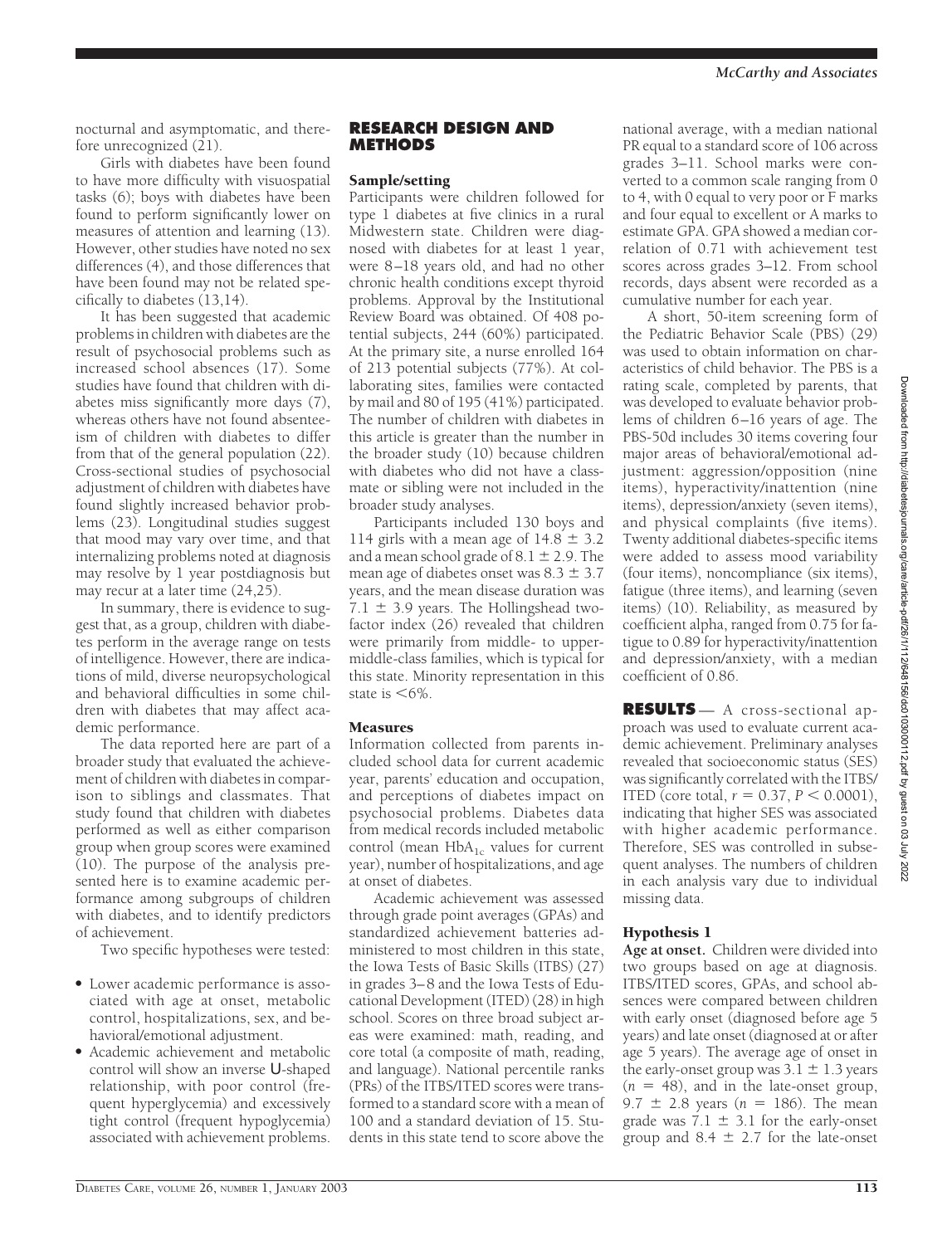|  | Table 1—ITBS/ITED achievement scores and school performance based on metabolic control |  |  |  |  |
|--|----------------------------------------------------------------------------------------|--|--|--|--|
|  |                                                                                        |  |  |  |  |

|                  | Good control,<br>$HbA_{1c} < 8\%$ | Average<br>control,<br>$HbA_{1c}$<br>$8 - 10%$ | Poor control,<br>$HbA_{1c} > 10\%$ |
|------------------|-----------------------------------|------------------------------------------------|------------------------------------|
| Reading          |                                   |                                                |                                    |
| Mean $\pm$ SD    | $112.1 \pm 16.1$                  | $110.1 \pm 12.0$                               | $105.7 \pm 12.9**$                 |
| $\boldsymbol{n}$ | 36                                | 110                                            | 56                                 |
| Math             |                                   |                                                |                                    |
| Mean $\pm$ SD    | $113.0 \pm 14.5$                  | $111.8 \pm 13.3$                               | $109.1 \pm 15.9$                   |
| $\boldsymbol{n}$ | 38                                | 109                                            | 55                                 |
| Core total       |                                   |                                                |                                    |
| Mean             | $113.1 \pm 15.2$                  | $111.0 \pm 12.7$                               | $106.7 \pm 15.5^*$                 |
| $\boldsymbol{n}$ | 36                                | 105                                            | 53                                 |
| School absences  |                                   |                                                |                                    |
| Mean             | $7.2 \pm 7.7$                     | $7.9 \pm 7.4$                                  | $9.2 \pm 8.2$                      |
| $\mathfrak n$    | 47                                | 121                                            | 50                                 |
| <b>GPA</b>       |                                   |                                                |                                    |
| Mean             | $3.1 \pm .7$                      | $3.1 \pm .7$                                   | $2.8 \pm .8$ <sup>*†</sup>         |
| n                | 45                                | 119                                            | 54                                 |
|                  |                                   |                                                |                                    |

Data are least squares means controlling for SES. \*Statistically different  $(P < 0.05)$  from the good control group.  $\frac{1}{15}$  fstatistically different ( $P < 0.05$ ) from the average control group.

group. No statistically significant differences were found between the two groups on ITBS/ITED performance, absences, or GPA when controlling for SES.

**Metabolic control.** Children were divided into three groups based on current metabolic control: good control  $(HbA<sub>1c</sub>)$  $\langle 8\%$ ), average control (HbA<sub>1c</sub> 8–10%), or poor control (HbA<sub>1c</sub> > 10%) (Table 1). Comparisons of ITBS/ITED performance between the three groups found that children in the poor-control group performed significantly worse than those in the good-control group on reading, core

total, and GPA and than the averagecontrol group on reading and GPA.

**Hospitalizations related to diabetes.** Based on medical records, hospitalizations for hyperglycemia, beyond the initial hospitalization, occurred in 37 children; hospitalizations for hypoglycemia occurred in 21 children. Comparisons were made between groups of children: children with none or only the initial hospitalization due to hyperglycemia ( $n = 148$ ), children hospitalized two or more times due to hyperglycemia (*n* 32), and children hospitalized one or

more times due to hypoglycemia (*n* 16). To assess the unique impact of hospitalization due to either hyper- or hypoglycemia, comparisons excluded data from five children who were hospitalized for both. Children hospitalized for hyperglycemia performed significantly worse  $(P < 0.05)$  on math  $(107.4 \pm 13.5)$  than children who did not have additional hospitalizations (114.2  $\pm$  13.8). Children hospitalized for hypoglycemia performed significantly worse  $(P < 0.05)$  on core total (104.6  $\pm$  16.0) than children who did not have additional hospitalizations  $(112.8 \pm 13.4).$ 

Additional analyses looked at core total data when children were divided into groups based on both number of hospitalizations and current metabolic control (Table 2). Separate analyses were completed for hyper- and hypoglycemia hospitalization groups. In the group hospitalized for hyperglycemia, children with poor metabolic control performed significantly worse than children who had good or average metabolic control and no more than one hospitalization. In the group never hospitalized for hypoglycemia, children with good metabolic control performed significantly better than children with poor control. An interesting finding in the children who had been hospitalized for hypoglycemia was that the three children who had good metabolic control performed below all the other groups of children with diabetes. Whereas the ITBS/ITED analyses were carried out on all three subject areas, only the results for core total are presented be-

| Table 2—Mean achievement scores for children based on level of metabolic control and history of hospitalizations |  |  |
|------------------------------------------------------------------------------------------------------------------|--|--|
|------------------------------------------------------------------------------------------------------------------|--|--|

| Metabolic     |                           | Hyperglycemia             | Hypoglycemia               |                           |  |  |
|---------------|---------------------------|---------------------------|----------------------------|---------------------------|--|--|
| control*      | Hospitalizations $\leq 1$ | Hospitalizations $\geq 2$ | $Hospitalizations = 0$     | Hospitalizations $\geq 1$ |  |  |
| Good          |                           |                           |                            |                           |  |  |
| Mean $\pm$ SD | $114.2 \pm 15.3$          | $105.8 \pm 17.8$          | $115.5 \pm 14.4$           | $90.4 \pm 5.8$ ††§        |  |  |
| n             | 31                        |                           | 32                         |                           |  |  |
| Average       |                           |                           |                            |                           |  |  |
| Mean $\pm$ SD | $111.5 \pm 12.7$          | $111.7 \pm 11.4$          | $111.3 \pm 12.7$           | $113.3 \pm 11.3$          |  |  |
| n             | 78                        | 16                        | 83                         |                           |  |  |
| Poor          |                           |                           |                            |                           |  |  |
| Mean $\pm$ SD | $110.0 \pm 14.5$          | $101.2 \pm 15.09$ #       | $108.9 \pm 14.1^{\dagger}$ | $107.8 \pm 18.8$          |  |  |
| n             | 38                        |                           | 42                         |                           |  |  |

Data are least squares means for ITBS/ITED core total scores, controlling for SES. \*Good control, HbA $_{\rm 1c}$  <8%; average control, HbA $_{\rm 1c}$  8–10%; poor control, HbA $_{\rm 1c}$  $>$ 10%. †Significantly different from good control and hospitalizations = 0 (*P* < 0.05). ‡Significantly different from average control and hospitalizations = 0 (*P* < 0.05). SSignificantly different from poor control and hospitalizations =  $0$  ( $P < 0.05$ ). Significantly different from average control and hospitalizations  $\geq 1$  ( $P < 0.05$ ). 0.05). Tsignificantly different from good control and hospitalizations  $\leq$  1 (*P* <0.05). #Significantly different from average control and hospitalizations  $\leq$  1 (*P* < 0.05).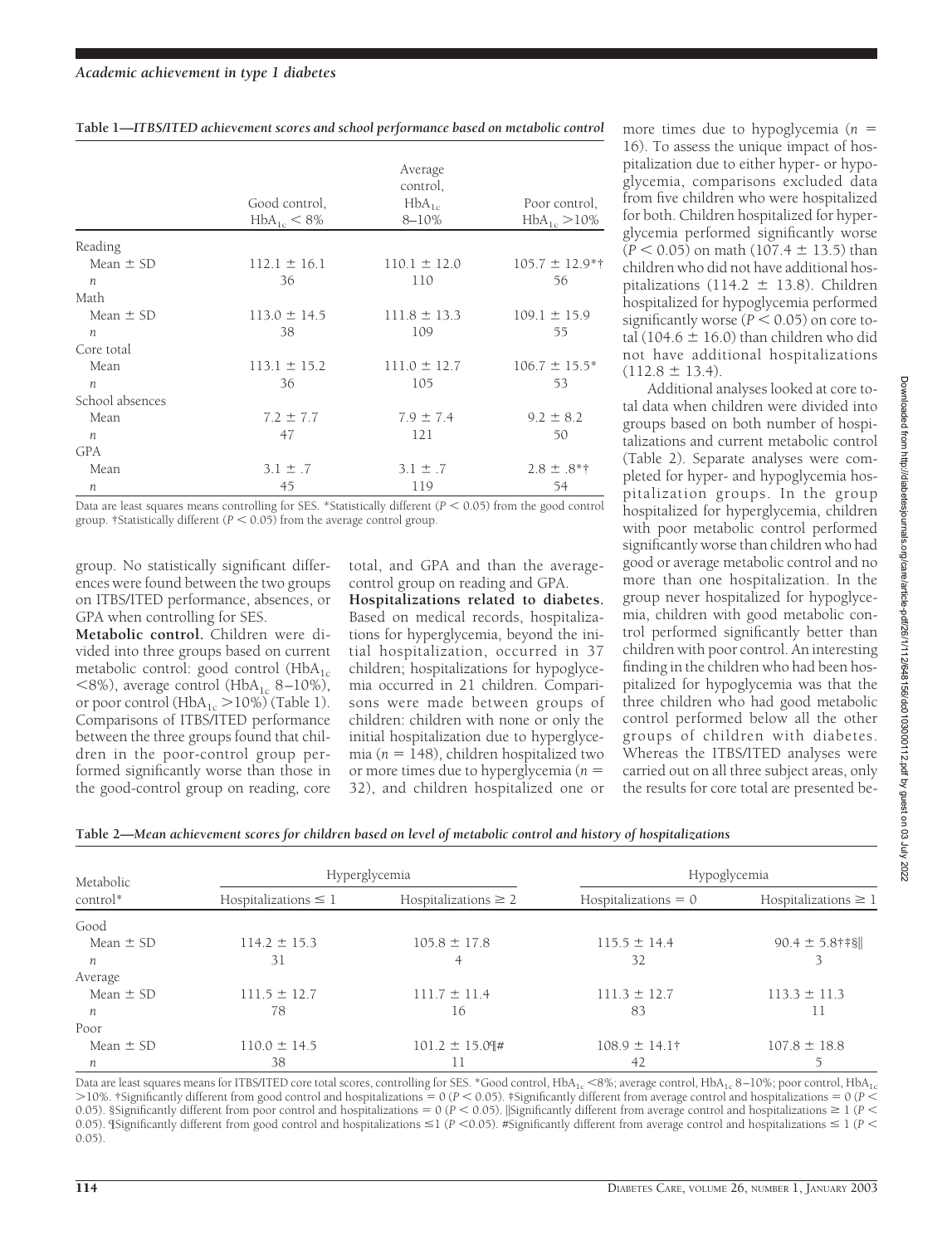|               | Core total    | Sex     | <b>SES</b> | Absences | Hyper  | Hypo    | Age at onset | $HbA_{1c}$ |
|---------------|---------------|---------|------------|----------|--------|---------|--------------|------------|
| Background    |               |         |            |          |        |         |              |            |
| <b>Sex</b>    | $-.07(220)$   | 1.00    |            |          |        |         |              |            |
| <b>SES</b>    | $-.37(215)*$  | .07     | 1.00       |          |        |         |              |            |
| Absences      | $-.07(211)$   | .07     | .08        | 1.00     |        |         |              |            |
| Medical       |               |         |            |          |        |         |              |            |
| Hyper         | $-.14(201)$ * | $.13*$  | $.14*$     | $.30*$   | 1.00   |         |              |            |
| Hypo          | $-.19(200)*$  | .10     | .00        | .10      | .08    | 1.00    |              |            |
| Age at onset  | .04(214)      | $-.02$  | .03        | .06      | $-.07$ | $-.14*$ | 1.00         |            |
| $HbA_{1c}$    | $-.21(166)*$  | .03     | .06        | $.20*$   | $.21*$ | .05     | $-.17*$      | 1.00       |
| PBS Scales    |               |         |            |          |        |         |              |            |
| Aggression    | $-.29(215)*$  | $-.11$  | $.13*$     | $.19*$   | $-.03$ | .01     | $-.03$       | $.19*$     |
| Hyperactivity | $-.36(217)*$  | $-.20*$ | $.21*$     | .07      | $-.05$ | .06     | .02          | $.15*$     |
| Depression    | $-.20(213)*$  | .01     | .04        | $.21*$   | .04    | .05     | .01          | .15        |
| Physical      | $-.16(218)*$  | .06     | $.17*$     | $.30*$   | $.21*$ | .10     | $-.03$       | .11        |
| Variability   | $-.25(218)*$  | $-.04$  | $.15*$     | $.26*$   | .07    | .06     | $-.03$       | $.18*$     |
| Compliance    | $-.22(215)*$  | $-.02$  | .03        | $.25*$   | .10    | .10     | .06          | $.33*$     |
| Fatigue       | $-.11(217)$   | $-.01$  | .03        | $.24*$   | .01    | $-.04$  | $.16*$       | $.16*$     |
| Learning      | $-.53(217)*$  | $-.14*$ | $.19*$     | $.24*$   | .04    | .12     | .06          | $.19*$     |

**Table 3—***Bivariate correlations of background, medical, and behavioral variables with ITBS/ITED core total scores and intercorrelations among covariates*

Hyper, number of hospitalizations due to hyperglycemia; Hypo, number of hospitalizations due to hypoglycemia. \*Significantly different from 0 (*P* - 0.05).

cause results were similar for each subject area. Both math and reading were highly correlated with core total  $(r = 0.92$  for each).

Documentation of hypoglycemia, other than episodes requiring hospitalization, was not consistently recorded in patient records. Further, the severity and duration of hypoglycemia, including the presence of seizures, was not documented well enough to include in these analyses. **Sex.** There were no significant differences due to sex in reading (boys,  $109.7 \pm 12.9$ ; girls,  $108.5 \pm 14.3$ ) or core total (boys,  $110.8 \pm 14.0$ ; girls,  $109.6 \pm 14.0$ 14.7). Performance differed significantly  $(P < 0.03)$  only in math, where boys  $(113.5 \pm 13.8)$  performed better than girls (109.3  $\pm$  14.3). There were no significant differences in school absences (boys,  $7.7 \pm 7.2$ ; girls,  $8.6 \pm 9.1$ ) or GPA (boys,  $3.0 \pm 0.7$ ; girls,  $3.1 \pm 0.8$ ).

**Days absent.** The mean absence rate was  $8.1 \pm 8.1$  days per year. To identify an expected school absence rate, the mean absence rate of siblings of children with diabetes from the broader study (5.3  $\pm$ 4.7 days) was used. Children with diabetes were divided into two groups, those with 10 or more absences in the current school year  $(>1$  SD above the sibling mean) and those with fewer than 10 absences. No statistically significant differences were found on ITBS/ITED scores or GPA.

**Behavior.** When parents were asked about their perceptions of the impact of diabetes on psychosocial problems, 18% believed diabetes caused learning problems, 18% believed diabetes caused behavior problems, and 32% believed diabetes caused mood problems. Children identified by their parents as having current learning, mood, or behavior problems performed significantly worse on core total compared with children without problems. Both groups, however, performed within 1 SD above the mean on all ITBS/ITED scales. All PBS-50d factors, except fatigue, were significantly correlated with core total (Table 3), and all PBS-50d factors were significantly correlated  $(P < 0.05)$  with GPA.

**Predictors of academic performance.** Regression analyses were carried out to identify the best predictors of academic performance, defined by core total and GPA. Variables significantly correlated  $(P < 0.05)$  with core total (Table 3) were SES, number of diabetes-related hospitalizations,  $HbA_{1c}$ , and all PBS-50d scales except fatigue. The PBS-50d learning subscale was the variable with the highest correlation with both core total (*r*  $-0.53$ ) and GPA ( $r = -0.61$ ). This was expected, since the learning subscale is a reflection of the parent's perception of the child's school performance and is therefore not independent of actual performance.

Many of the independent variables were intercorrelated, and therefore initial model fitting was conducted separately for background variables (sex, SES, and school absences), medical variables (hospitalizations due to hyper- and hypoglycemia,  $HbA_{1c}$ , and age at disease onset), and PBS-50d variables (eight subscales). The correlations among the independent variables are given in Table 3. An ordinary multiple regression model using core total as the dependent variable was carried out for the background variables ( $R^2 = 0.11$ ), where SES ( $\bar{\beta} = -0.62$ ) was the only variable found to be significant  $(P < 0.0001)$ . A second regression equation with core total as the dependent variable used only the medical variables ( $R^2 = 0.07$ ). None of the four medical variable regression coefficients was significant. A third regression was carried out to predict core total using only the PBS-50d subscales ( $R^2$  = 0.29). Of these, learning  $(\beta = -23.55)$ and fatigue ( $\beta$  = 9.52) were the only variables with significant coefficients ( $P <$ 0.05). A fourth regression model was carried out incorporating the variables found to be significant in the three prior regressions. This final regression model included the independent variables SES  $(\beta = -0.54)$ , fatigue  $(\beta = 9.55)$ , and learning  $(\beta = -24.75)$   $(R^2 = 0.38)$ , which all had significant coefficients ( $P <$ 0.01).

The bivariate correlations between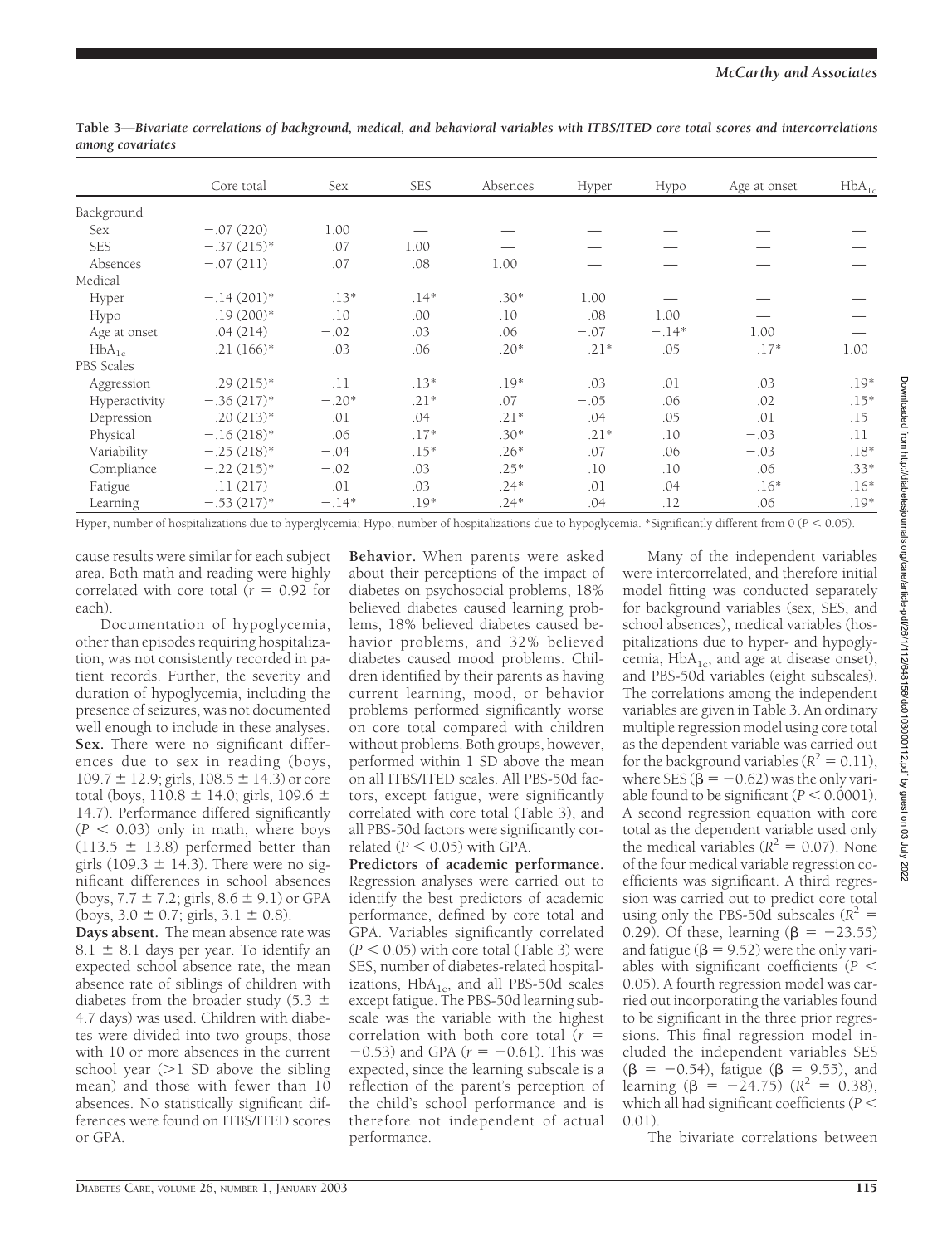GPA and the independent variables were similar to those for core total. Those that were significant  $(P < 0.05)$  included SES  $(\rho = -0.30)$ , absences ( $\rho = -0.27$ ), hospitalizations due to hypoglycemia ( $\rho =$  $-0.15$ ), HbA<sub>1c</sub> ( $\rho = -0.21$ ), and all PBS-50d scales (ranging from  $-0.27$  for fatigue to  $-0.61$  for learning). Regression analyses were carried out for the background, medical, and PBS-50d subscale variables using GPA as the dependent variable. The regression equation using background variables  $(R^2 = 0.17)$  found SES  $(B = -0.02)$  and school absence  $(\beta = -0.03)$  coefficients to be significant  $(P < 0.05)$ . Unlike core total, the second regression, using medical variables to predict the dependent variable GPA  $(R^2 =$ 0.08) produced three significant coefficients ( $P < 0.05$ ): hospitalizations due to hypoglycemia ( $\beta = -0.27$ ), age at onset  $(\beta = -0.03)$ , and HbA<sub>1c</sub> ( $\beta = -0.08$ ). The third regression equation using only PBS-50d scales to predict GPA  $(R^2 =$ 0.41) resulted in significant coefficients ( $P < 0.05$ ) for the fatigue ( $\beta = 0.22$ ) and learning  $(\beta = -0.83)$  scales. A final regression equation to predict GPA was carried out using the independent variables that were significant in each of the separate regressions for background, medical, and PBS-50d subscales. The final model for GPA included the independent variables SES, absences, number of hospitalizations due to hypoglycemia, age at onset, HbA<sub>1c</sub>, fatigue, and learning  $(R^2 =$ 0.44), and of those, SES ( $\beta = -0.01$ ) and learning ( $\beta = -0.70$ ) had statistically significant regression coefficients ( $P <$ 0.001) in the final model.

As noted earlier, the PBS-50d learning scale is highly correlated with both core total and GPA. If learning is excluded from the regression analysis, however, the percentage of explained variance is reduced, but similar background and medical variables are significant.

# Hypothesis 2

A separate regression incorporating a quadratic term was carried out and plotted between ITBS/ITED scores and  $HbA<sub>1c</sub>$ , with an expectation of finding an inverse U-shaped relationship with both frequent hyperglycemia and frequent hypoglycemia associated with lower achievement. The relationships between academic achievement and  $HbA_{1c}$  did not show an inverse U-shaped relationship as was hypothesized ( $R^2 = 0.03$ ,  $P < 0.06$ ).

In the scatter plots and regression analyses, a trend was noted for children with good metabolic control to perform better academically than children with poor metabolic control. The relationships were similar for reading, math, core total, and GPA. In Table 2, however, where children are grouped by both metabolic control and hospitalization history, there is a trend toward the hypothesized relationship. For children with histories of increased hospitalizations, those with average metabolic control tend to perform better than those with either good or poor control.

**CONCLUSIONS** — In this large sample of children with type 1 diabetes, lower academic performance was associated with poorer metabolic control. Specifically, children with  $HbA_{1c}$  levels  $>10\%$ differed from children with either average control (HbA<sub>1c</sub> 8–10%) or good control  $(HbA<sub>1c</sub> < 8%)$  in both reading achievement and overall GPA, but not in the number of school absences. These differences were significant even when statistical adjustments were made for differences due to SES. It was not clear from these data, however, whether the cognitive effects of poor metabolic control caused the lower achievement or whether children with better academic skills were also more effective at managing their diabetes. The latter interpretation seems more likely given the fact that a subset of the children with high  $HbA_{1c}$  levels did not differ in achievement from their nondiabetic siblings in the broader study (10). However, further study is needed to clarify this given earlier findings of neuropsychological difficulties.

Children whose poor management of blood glucose levels resulted in hospitalizations for hyperglycemia had lower overall ITBS/ITED scores than children with better metabolic control and fewer hospitalizations for hyperglycemia. This is an interesting phenomenon given earlier findings of persistent electroencephalograph abnormalities after hospitalization for hyperglycemia and/or diabetic ketoacidosis in children with diabetes (30). With regard to hospitalizations for serious episodes of hypoglycemia, the small group of children with tight metabolic control and hypoglycemic hospitalizations scored particularly low on the ITBS core total. Thus, while good control tends to be associated with higher academic achievement overall, there are some children with good control who are at risk for academic problems in association with serious hypoglycemia. The numbers of subjects in several of these comparisons were quite small, which emphasizes the need for more research in this area.

Other variables had less clear relationships with academic achievement. Early onset of diabetes was not associated with lower scores on the ITBS/ITED. Sex did not have a significant effect on achievement in reading or core total for these children. Boys performed significantly better in math, however, a pattern that may not be directly related to diabetes (31).

In examining combinations of variables that were predictive of academic performance through regression analyses, medical variables alone were not highly predictive of either test scores or GPA. Because SES and parent ratings of behavior problems were significantly correlated with academic achievement, medical variables added only slightly to predictive precision. Bivariate correlations between medical variables and either core total scores or GPA ranged from  $-0.21$  to 0.04. However, medical variables had a somewhat greater influence on GPA than on ITBS/ITED, as seen in the regression models. Medical variables may affect daily performance more than overall achievement. We chose to use both test scores and GPA as measures of academic achievement. Although GPA has the potential for unreliability due to differences in teacher grading practices, the high correlation between GPA and core total and the fact that other significant correlations were found mediated this concern.

Although some children with low achievement may have chosen not to participate in this study, the overall findings suggest that medical variables have less effect on academic achievement than do factors such as SES and behavior problems for most children with diabetes. However, better metabolic control is associated with better academic performance, although the direction of causation is not clear. Of greatest concern is the likelihood that a small but significant subset of children with diabetes are at high risk for serious hypoglycemia, especially when on an insulin regimen that promotes tight metabolic control. Close monitoring of these high-risk children